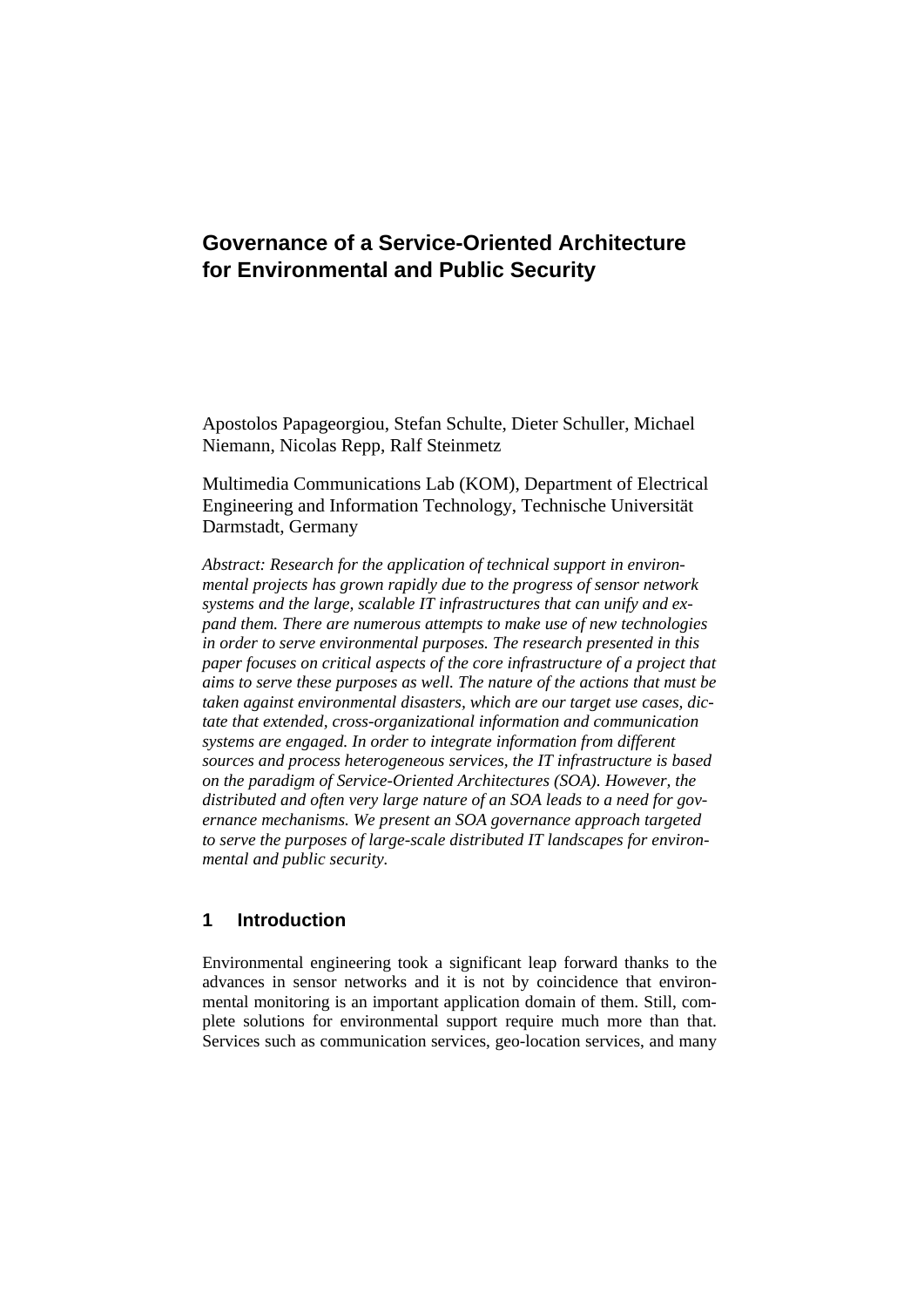others must be part of any ambitious solution. When it comes to largescale environmental projects with so many services involved, SOA appears to be an adequate approach [11].

Some studies are already dealing with the lower levels of an architecture that enables technical support for environmental purposes. Examples of these studies that have been also developed in the context of the same scenario as introduced in this paper (cf. Section 2.1) vary from energyconcerned studies to sensor network overlays and geo-information services, whereby [9] and [11] are representative of such research work.

Both SOA infrastructure and SOA governance are hot issues for research both in a theoretical and in a practical sense. Although some frameworks have appeared (e.g., [8]) that can be utilized as an SOA infrastructure, SOA governance remains often only superficially dealt with in most cases. Furthermore, SOA governance lacks a common definition and can indeed mean many things according to the respective project. The most common cause of confusion is the attempt to analyze or evaluate SOA governance as a system, a product, or something fully automated. In our previous work [6], we have proposed the following definition of SOA governance which will be the basis of our approach to governance in this paper:

*"SOA governance is a management model that provides the ability to guarantee sufficient adaptability and integrity of an SOA system as well as to check services concerning capability, security and strategic business alignment. Its overall goal is SOA Compliance, i.e., compliance of legal, technical and intracompany regulations, respectively. In particular, it ensures the reliable long-term operation of an SOA.*"

As this definition implies, the first step is to distinguish between the overall governance procedure and the corresponding technical support mechanisms, i.e., the system that is included in the architecture in order to facilitate, enable, and/or automate governance aspects. In this paper, we present an approach on how to implement a concrete SOA governance support system based on the abovementioned definition.

After this introduction, Section 2 gives a short overview of our use case scenario, i.e. the research program SoKNOS. Our SOA governance approach is analyzed in Section 3. Concrete governance use cases that are directly dictated by the environmental needs of our project are described in Section 4. After referring to the related work in Section 5, we conclude our paper with a summary and our plans for future work in Section 6.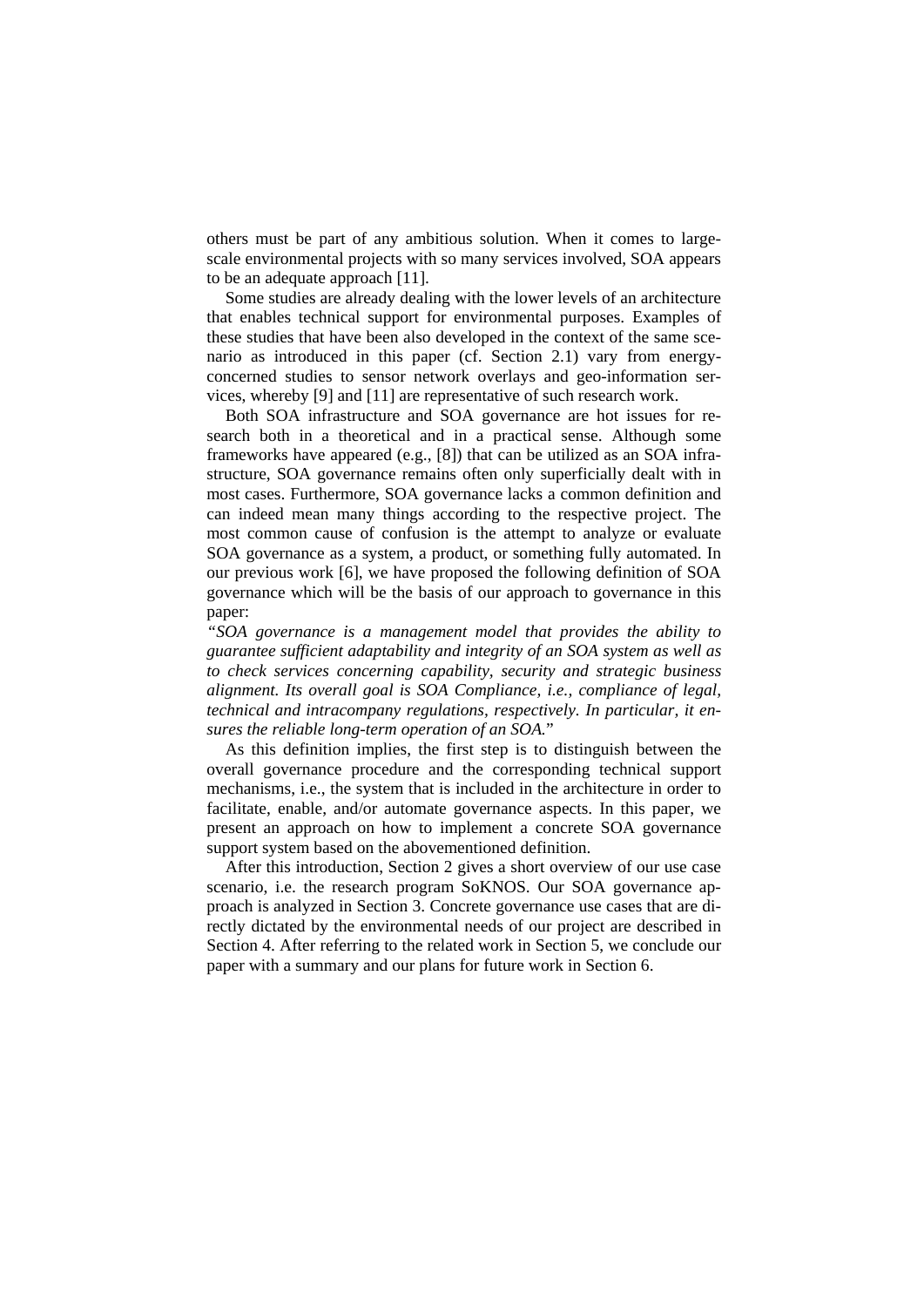# **2 Application Domain Overview**

Even though we develop an SOA governance approach with respect to a specific use case, this suggestion is intended to be universally valid. Nevertheless, in the following, we give an overview of the goals use case scenario. Furthermore, we introduce the set of services involved, so that a better understanding of the SOA governance's needs and challenges can be achieved.

# **2.1 Scope of the SoKNOS Project**

Against the background of the security research program of the German Federal Government, the SoKNOS research project aims to develop concepts that are valuable in the support of governmental agencies, private companies, and other organizations active in the handling of disastrous events in the public security sector. In the event of a large-scale environmental disaster, SoKNOS can provide a cross-organizational view of the situation, supports the intense cooperative action between the response organizations involved, and allows for the efficient exchange of information between these organizations. The use case scenarios of SoKNOS are a flood and a chemical plant explosion, but it is flexible enough to be used for any environmental crisis that would require cross-organizational cooperation of the public security sector such as fires, earthquakes, extreme weather conditions, etc.

SoKNOS is meant to provide an extensible platform based on the SOA paradigm, which will enable the integration of any service that can be useful in the scenarios mentioned. Therefore, some of its main services will be sensor network services (for environmental monitoring), messaging services (for cross-organizational cooperation), geo-information services (for map-based control interfaces), and many more. The platform will be extensible in order to integrate any other, possibly third-party services that will be available in the future.

# **2.2 Service Providers and the Need for Governance**

A coarse classification of services within an SOA system is the distinction between internal and external services. Both external and internal services can be objects of governance, especially in large-scale architectures. The understanding of the types of services that co-exist in such a system leads to useful conclusions about the need for governance. In the following, we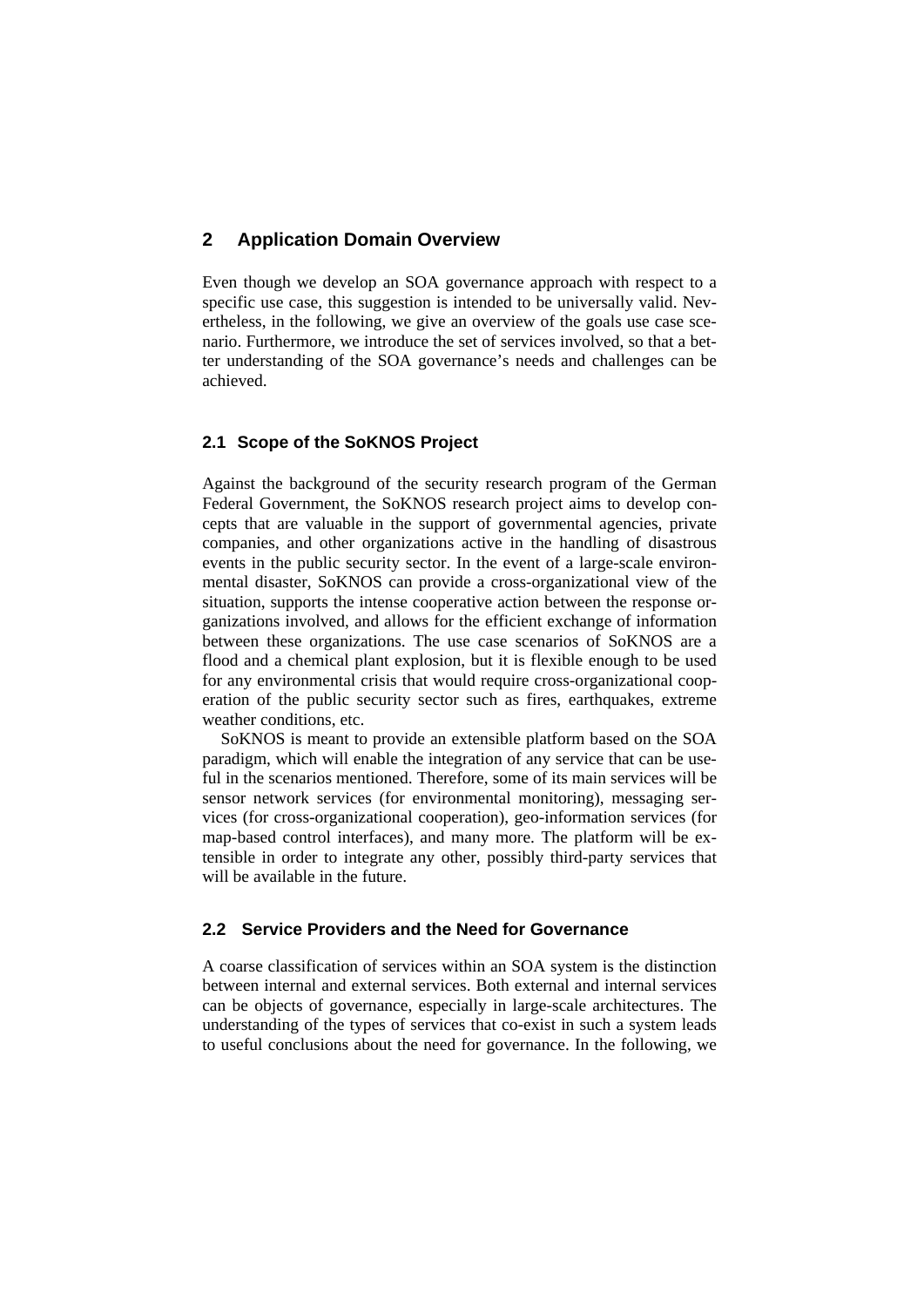try to provide a better understanding of internal and external services and of the types of service providers.

*Internal services* may be either new services, engineered for the purposes of the project, i.e., all services actually developed during the course of the project, or existing services that are provided by project partners. This means that the existence, the endpoints, and the functionalities of these services are already known from the beginning of the project. Typical examples of internal services are the geo-information and sensor data services (provided by project partners), the messaging services (provided by the architects of the infrastructure), and even our governance services. But many more providers offer services that are to be used in core functionalities (system core) or for the implementation of basic capabilities (system usage).

*External services* are offered to SoKNOS by providers who are not project partners, but rather third-party organizations. For example, these could include services from weather forecasting institutions that are outside of the project domain, sensor data from third-party providers, and communication and messaging services that are housed and managed outside of the project network.

Taking into account the need for integration of so many heterogeneous services and the need for control mechanisms of such a wide system, the need for SOA Governance becomes clear. This need is even more obvious when considering external services, because of the lack of control on them, as they are hosted on remote hosts and their providers are third parties.

Despite the lack of commonly accepted definitions and standards of SOA governance, there is a prevailing view on its main goals. These are to provide policies, best practices, and other info for the usage of an SOA and, if possible, to automate their enforcement. This means that the governance system supports the decision-making based on governance-related data. The decisions may involve human intervention or be automated.

# **3 Governance Support System**

In previous work [6], an approach for SOA governance has been described. This approach described concepts that lie within the foundations of our work. We will refer to its models and use them in our implementation. The work at hand introduces a governance support system based on the holistic approach of [6]. It shows how the ideas described in [6] can be applied in a real system, namely our environmental application domain, adjusting it to its purposes and focusing on the system, not the model.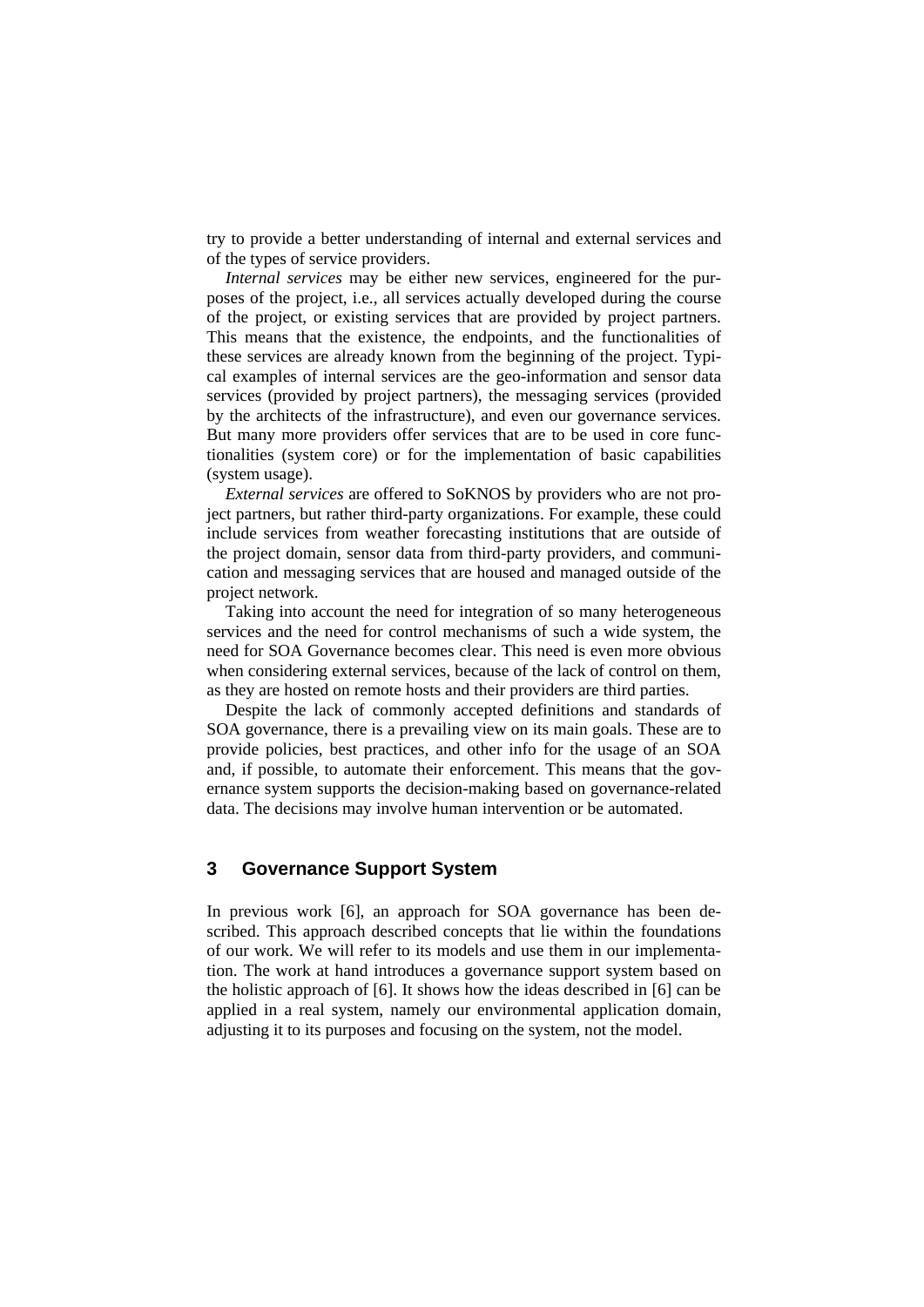

**Fig. 1.** SOA Governance Control Cycle (cf. [6])

First we summarize shortly the concepts and the goals provided in the generic model of [6]. Then we describe the extended model, new features, and technical implementation of our SOA governance system. The work presented in 3.1-3.4 (except the reference to the cube model, cf. Fig. 4) is novel and application-oriented, extending the model of [6], and is part of the SoKNOS system, though some services are still being extended or enriched.

The SOA Governance Control Cycle (cf. Fig. 1) is a simple concept that leads to a lifecycle approach, ensuring that the governance process will be dynamic, enduring and robust. It shows a sequence of the main phases that involve governance and it implies that the appearance of new challenges during the *operation* phase maintains the need for governance. Loyal to this control cycle, the SOA Governance Operational Model (cf. Fig. 2) offers a view of how these phases are translated in the context of an organization, and also gives some first hints of what a supporting system should look like.

The operational model is made up of seven entities: *SOA Goals* refer mainly to the adherence to legal, technical, and internal regulations. *SOA processes* are the entities that actually form the system that has to be governed, and they can be perceived as business processes, services, service compositions, or any other organizational processes involved in the IT solution. *Organizational Governance Entities* constitute one or more governing teams. They can have many different forms depending on the nature of the organization or project, and they usually follow a hierarchical or coordinating pattern. The existence of *metrics* actually guarantees the endurance of efficient governance, and the existence of a complete control cycle. Some kinds of metrics, like Quality of Service (QoS) metrics or ratings will be further analyzed in Section 3.2, but the spectrum and significance of metrics are wider than this and can actually mean a lot more. *Best Practices* are documented results of prior experiences in form of policies and ratings, which lead in turn to new policies and optimal governance opera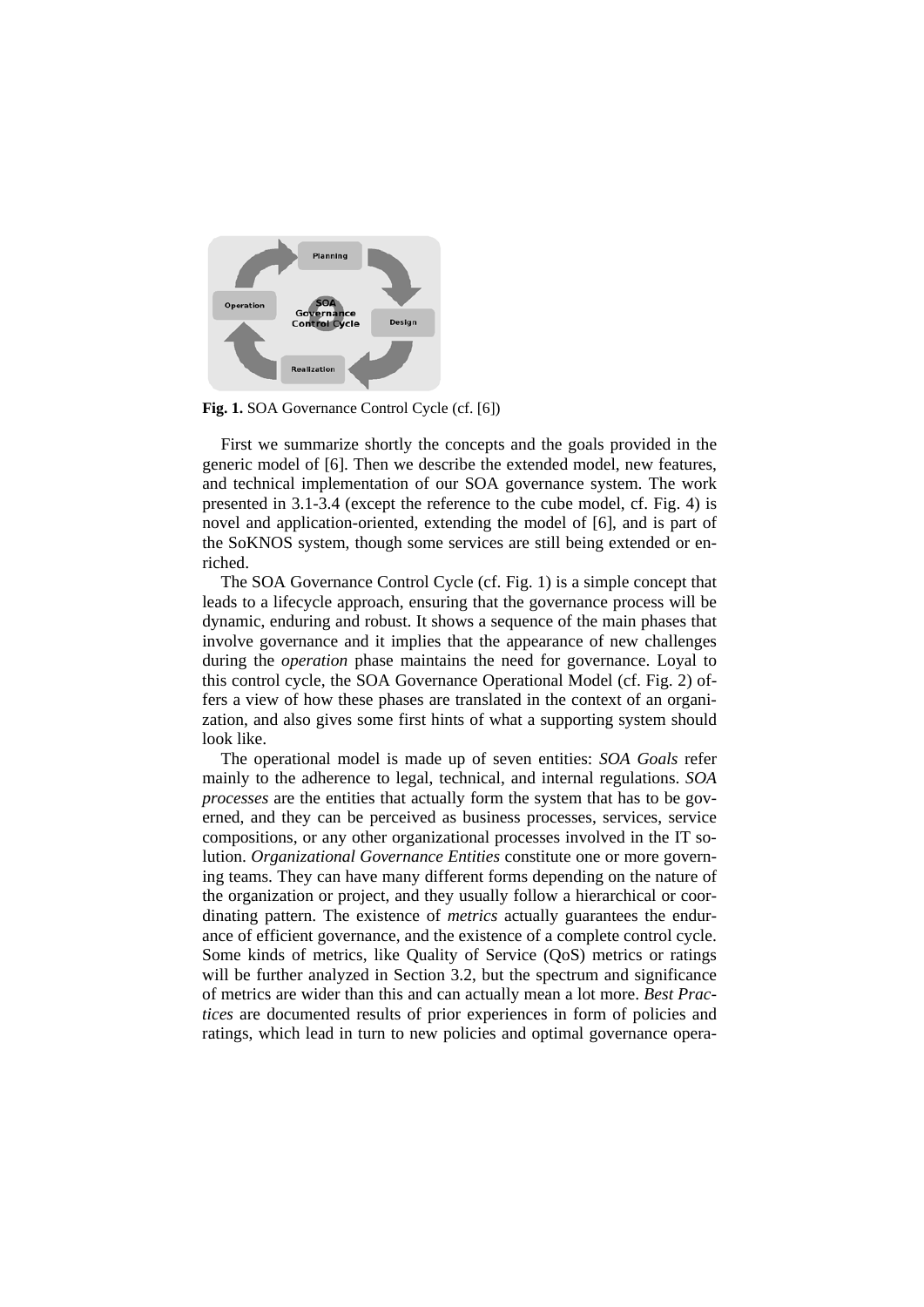tion. *Policies* are core ingredients of any SOA governance model as they define procedures that an SOA must adopt. These policies range from technical specifications to security standards, and more. A schema for governance areas concerning policies is defined in [6] and it will be presented in more detail in Section 3.2. Finally, the purpose of the *SOA Maturity Measurement* element is to provide feedback to the SCE, concerning the maturity level of processes.

Given this background, the next sections describe our approach to implementing and applying a SOA governance system based on the principles of the presented model. In Section 3.1 we explain how our approach constitutes a distributed governance scheme by exploiting the meaning of user roles. The understanding of the underlying data model is crucial for the understanding of the whole governance procedure and is therefore separately presented in Section 3.2. The services offered by our governance system can be coarsely divided into those that facilitate manual governance and those that enable automated governance. The former are the subject of Section 3.3, while the latter are described in Section 3.4.



**Fig. 2.** SOA Governance Operational Model (cf. [6])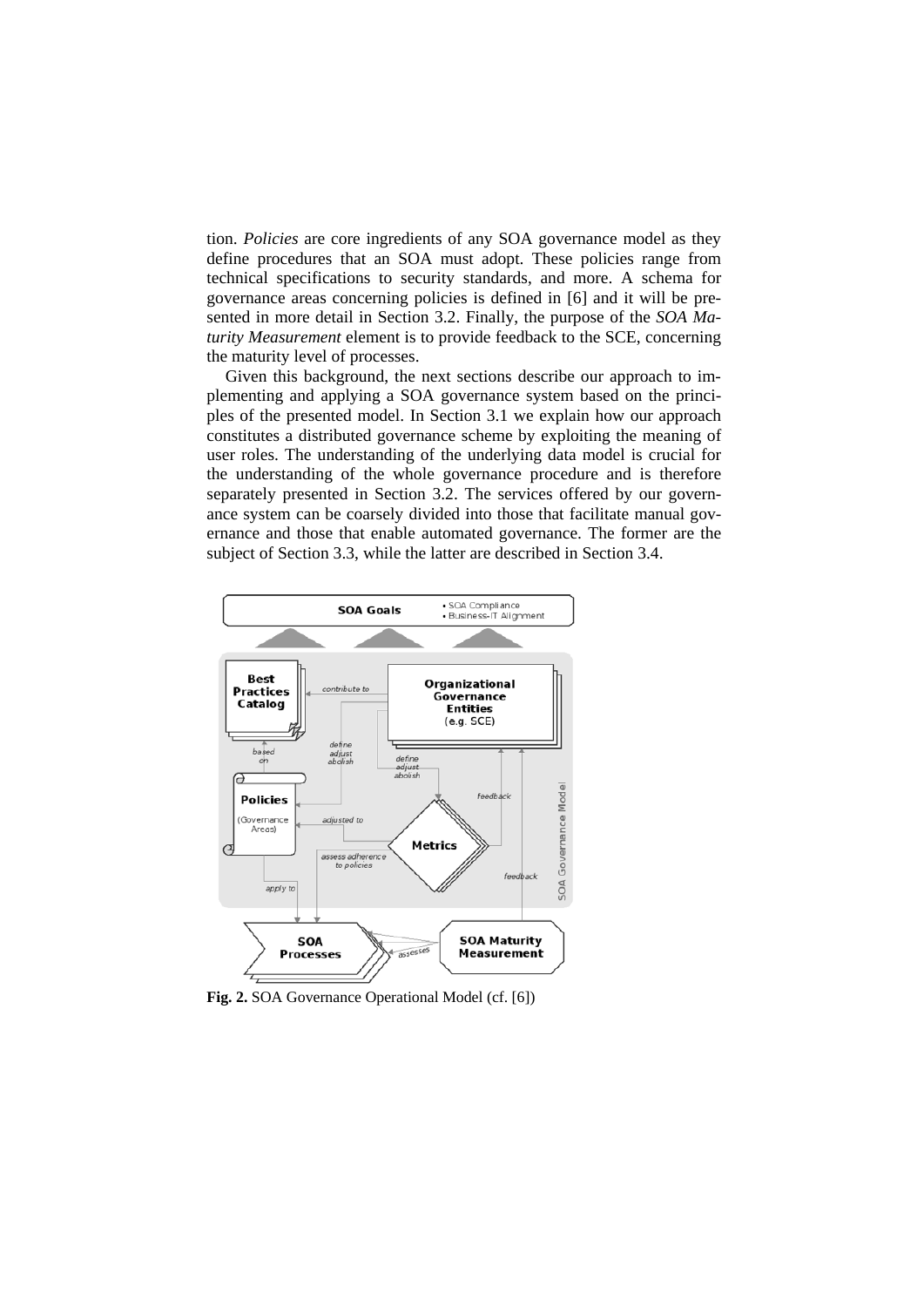# **3.1 Distributed Governance Using Roles**

In order to understand how we define distributed SOA governance, we have to distinguish between the governance approach and the governance supporting system. A distributed governance approach does not mean the existence of a distributed governance system and vice versa. Distributed governance (as described in [5]) addresses the distribution of responsibilities among independent authorities, whereby no central authority has complete access or full rights to every part of the process. This approach requires clearly defined rights and therefore many governance roles. However, roles do not appear only in distributed approaches. They can appear in many solutions, having different meanings (as in [2] and [10]).

There are some generic governance roles that should be introduced in general-purpose governance models. The roles in the use case at hand are governance-oriented but are derived from the roles that already exist in the project. In an SOA, user roles are important not only for governance but also for other aspects of the system. So, with the knowledge of the predefined set of roles of our project and a set of proposed generic governance roles, we can assign governance capabilities to general project roles, keeping in mind that governance roles and project roles are different.

In more detail, we map the set of *General Project Roles* to a smaller set of *Governance Roles*, including *Governance System roles* as well as *Governance Project roles*. As Governance Project Roles, we denote any roles that take part in the governance process, but do not use the supporting system. In particular, this applies to governance actions that are not systemsupported. Then, responsibilities/capabilities are assigned to these roles. This schema is denoted in Fig. 3, where adequate project roles have to be mapped to one or more governance roles. Some governance roles have no counterpart in the project role model, so, these roles are defined especially for governance purposes. Such roles need to be assigned to proper experts.

# **3.2 Governance Data**

All governance-related data is stored in an adequate database. An overview of the data model used by the governance system is necessary in order to understand the nature of the provided services. The description that follows implies which entities and metadata form the core of our governance database, and it gives a first hint about how they can be exploited in order to facilitate manual governance and enable automated actions.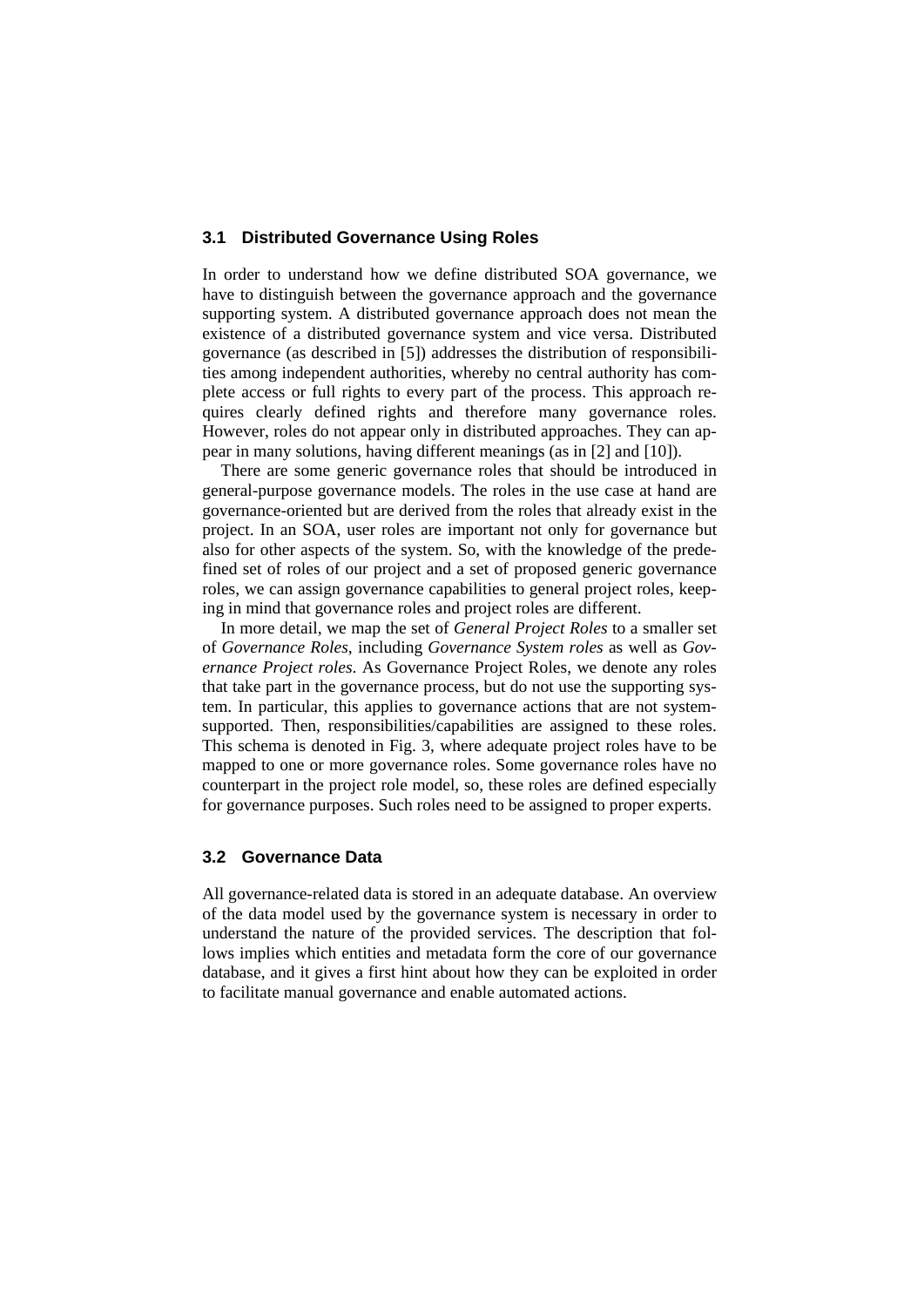

**Fig. 3.** Governance roles and responsibilities mapping scheme

#### *User Roles*

The idea behind user roles has already been resolved in the previous section, and it is easy to imagine a data model that can sustain this kind of information. The existing data should be adequate in order to assign roles to system users, and at a higher level, capabilities and access rights to roles.

#### *Policies and Best Practices*

These are the objects that explicitly dictate tactics, policies, and ways to improve the functionality and efficiency of the architecture. They are interrelated, in that the latter contain some kind of rated tactics/policies – negative or positive. A set of such policies and best practices would not be of much use if they were not related to services, implicitly or explicitly. In this respect, our system follows the cube model described in [6] in order to define governance areas and classify policies and best practices inside these areas. Services can use a similar grouping technique, and despite the differences in the domains used, useful mappings can be performed.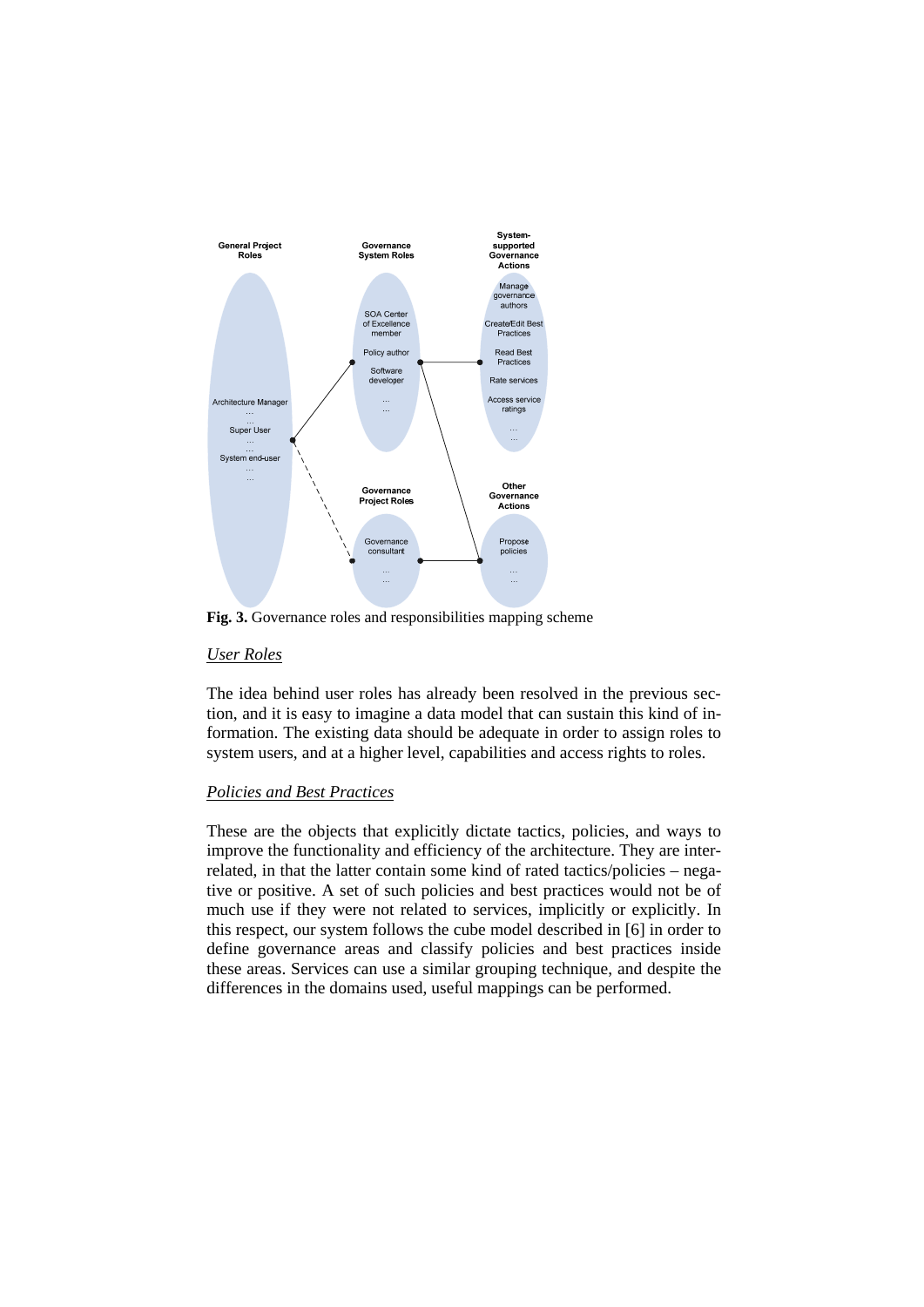

**Fig. 4.** Fraction of the data model for policies and best practices (cf. [6])

The mentioned cube model (cf. Fig. 4), defines six major governance areas, six cross-sectional areas, and two major features [6]. All policies and best practices can then be mapped to a cell in the cube by the assignment of a triplet (*m*, *s*, *d*) to them. The letters stand for *m*ain aspect and *s*ide aspect, each of which have six possible values, and *d*imension, which has two possible values. There are two reasons for having this analytical description and fine categorization not only in theory but also inside the system. First, there is the need for a foundation for a possible real-time mapping of policies to services, and second these objects are supposed to be managed mainly as standalone documents by non-technical staff, with the system just assisting the procedure. In such a case, all these details must accompany the governance objects.

#### *Service Metadata*

The objects that must ultimately be exposed to governance in an SOA system are the services themselves, with all of the remaining system having implicit or explicit relations to them. However, at the level where our governance support-system functions, we can safely minimize the problem, abstract things from the architecture and refer only to technical services (i.e., SOAP-based Web services or other callable services – HTTP, JSONRPC, etc.), and of course, technical business processes (e.g., compositions of services).

The service metadata from the governance data model extend the Web service descriptions.. Before describing the needed extensions, it is crucial to understand that, while the entities that have been described until now focus on the facilitation of *manual* governance (cf. Section 3.3), the main goal of the usage of services' metadata is to enable *automated* governance (cf. Section 3.4). Still, some data are involved in both cases.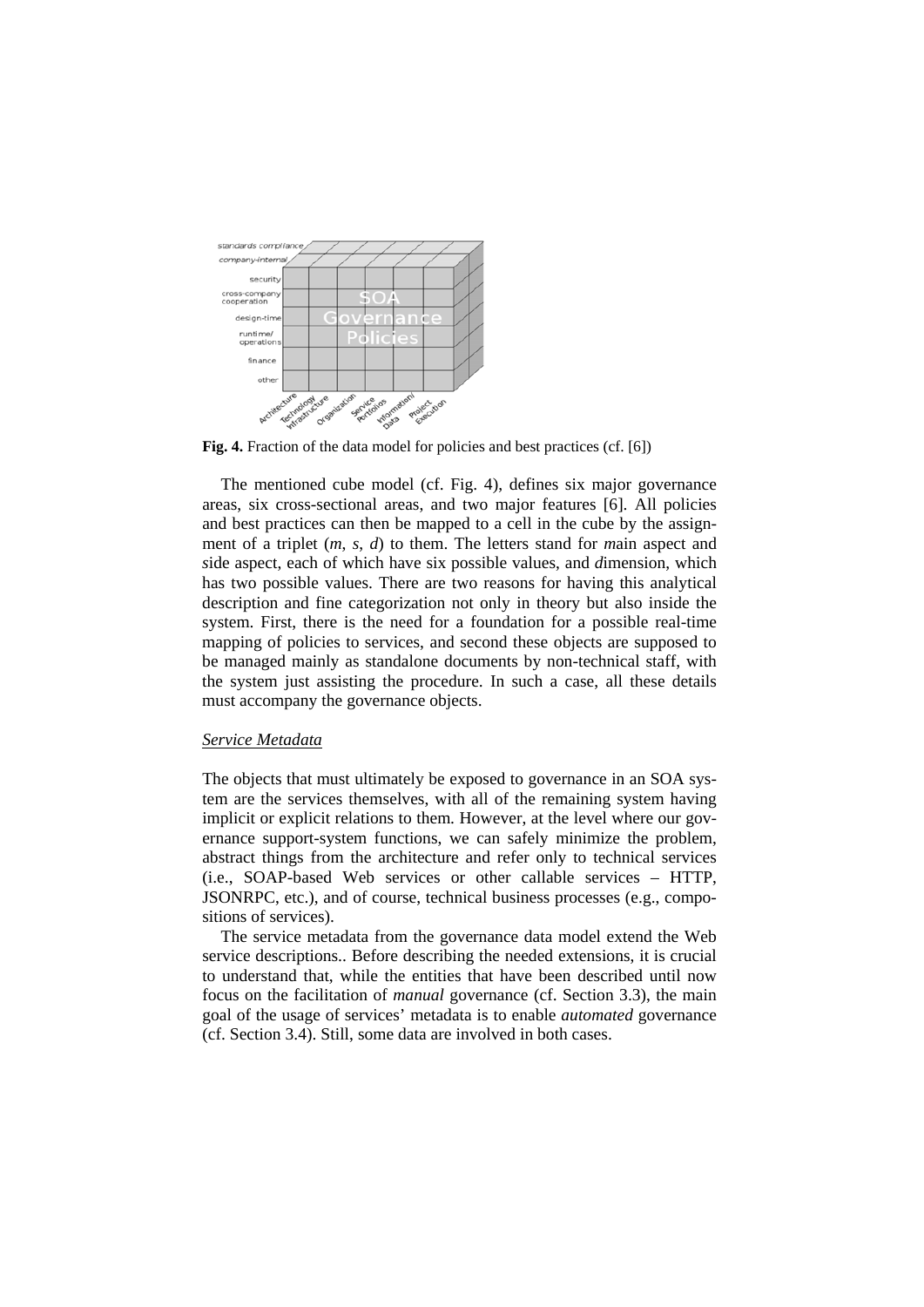Services' metadata are divided into three categories. Functional description data are used to support the notion of service domains (see also [7]). QoS and monitoring data are used to support service evaluation and selection [1]. Finally, rating data are used to allow human intervention in the system's automated procedures. In more detail, we need the following information about Web services in order to enable automated governance:

- Functional description data as a 4-tuple  $(o, d, i, f)$  that assists the grouping of services in many respects and the orientation of the services inside the architecture. For organization, *o* indicates the provider but as an institution or organization rather than in a technical sense. All necessary information about the provider in a technical respect is normally included in a technical description like a WSDL document. *d* assigns a project-wide functionality domain to the service, while *i* (for internal) categorizes the service further, but inside the service provider's own domain. Finally, *f* describes the service *functionality* semantically, based on a project-wide established ontology. The latter is crucial for real-time service selection, as it can be used to identify "alternative" services.
- QoS data as an average response time, which is a result of monitoring performed by various parties both in advance and during the usage of the system. Still, the monitoring can only be performed by parties with some certain governance-related rights.
- Rating data, which is currently designed to be manual. It could be automated with calculations based on existing data (QoS values, ratings of related Best Practices, etc.).

# **3.3 Facilitating Manual Governance**

As "system-supported facilitation of manual governance" we denote our service-oriented implementation that provides distinct governance functionalities for different users, so that the architecture can be "governed" according to the exact regulations that a model implies.

We list here the main categories of Web services offered by our system in order to assist manual governance:

- Web services for role-based access to policies and best practices, as well as their author objects.
- Web services for management of user roles and their corresponding rights and capabilities.
- Web services for access to domain information of the services, i.e., for the organizing and categorization of Web services.
- Web services for role-based access to the rating of services.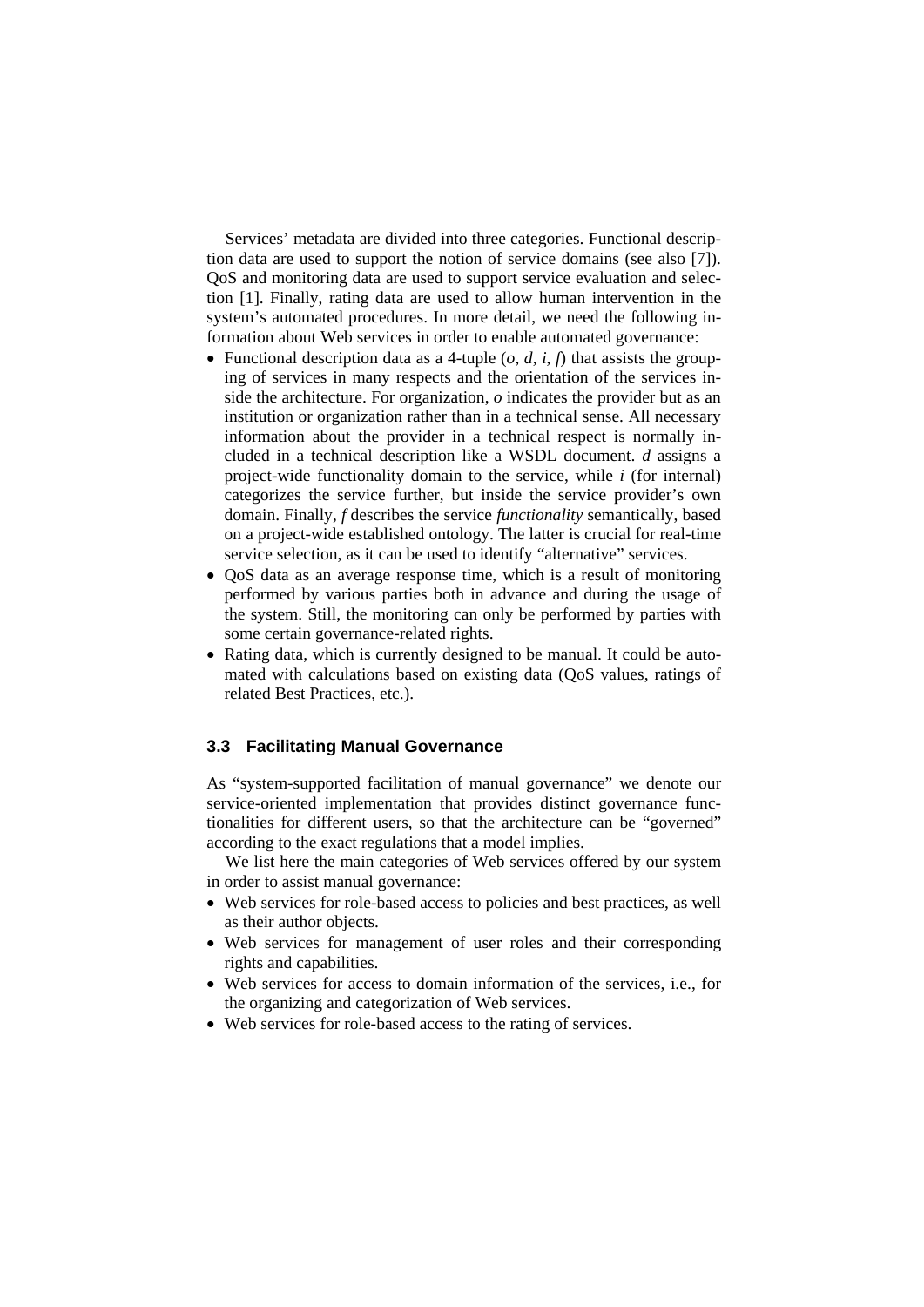# **3.4 Enabling Automated Governance Mechanisms**

There are many governance actions that a system can automate, ranging from service substitutions and automated workflow re-planning to automated monitoring and usage of monitored data. The foundation needed to achieve these goals is a set of suitable services, whose adequate application and combinations lead to partly automated governance systems.

We list here the main categories of Web services that our system offers in order to support automated governance. They may be better understood with the automation example of the next section.

- Web services for reporting and accessing monitoring data.
- Web services for exploiting the *functional description data* of services, e.g., for finding services that have equal functionality, etc. This can also be enhanced by semantic descriptions of services.
- Web services for accessing OoS and rating data.

# **4 Environmentally-dictated Governance Use Cases**

An example of an automated governance mechanism that we employ was initially presented in [1]. As analyzed there, it is possible to compose business processes and workflows based on QoS parameters. This approach is based on the assumption that for each task in a workflow, a set of alternative Web services with similar functionality is available, and that these services have different QoS parameters. Using heuristics, it is possible to solve the optimization problem of how to select Web services for each task in a process or workflow so that the overall QoS and cost requirements of the composition are satisfied. But apart from optimization, this technique provides service reliability. Our application domain aims to face environmental disasters. So, service failure or unavailability must have been foreseen and dealt with. This is done with runtime service substitution based on the described technique. For example, our project involves Web services from many different providers (fire agency systems, a geoinformatics institute, as well as new, project-driven sensor services) that provide sensor data for the same areas. So, alternative services can be found in cases of failure or low performance. Having an abstract implementation of this service substitution logic and its prototypical integration in the project, its full integration is currently under development.

Another aspect of our environmental scenario that raises the importance of our governance system has to do with the working methods of the organizations that face environmental disasters (e.g. fire agency, police). Be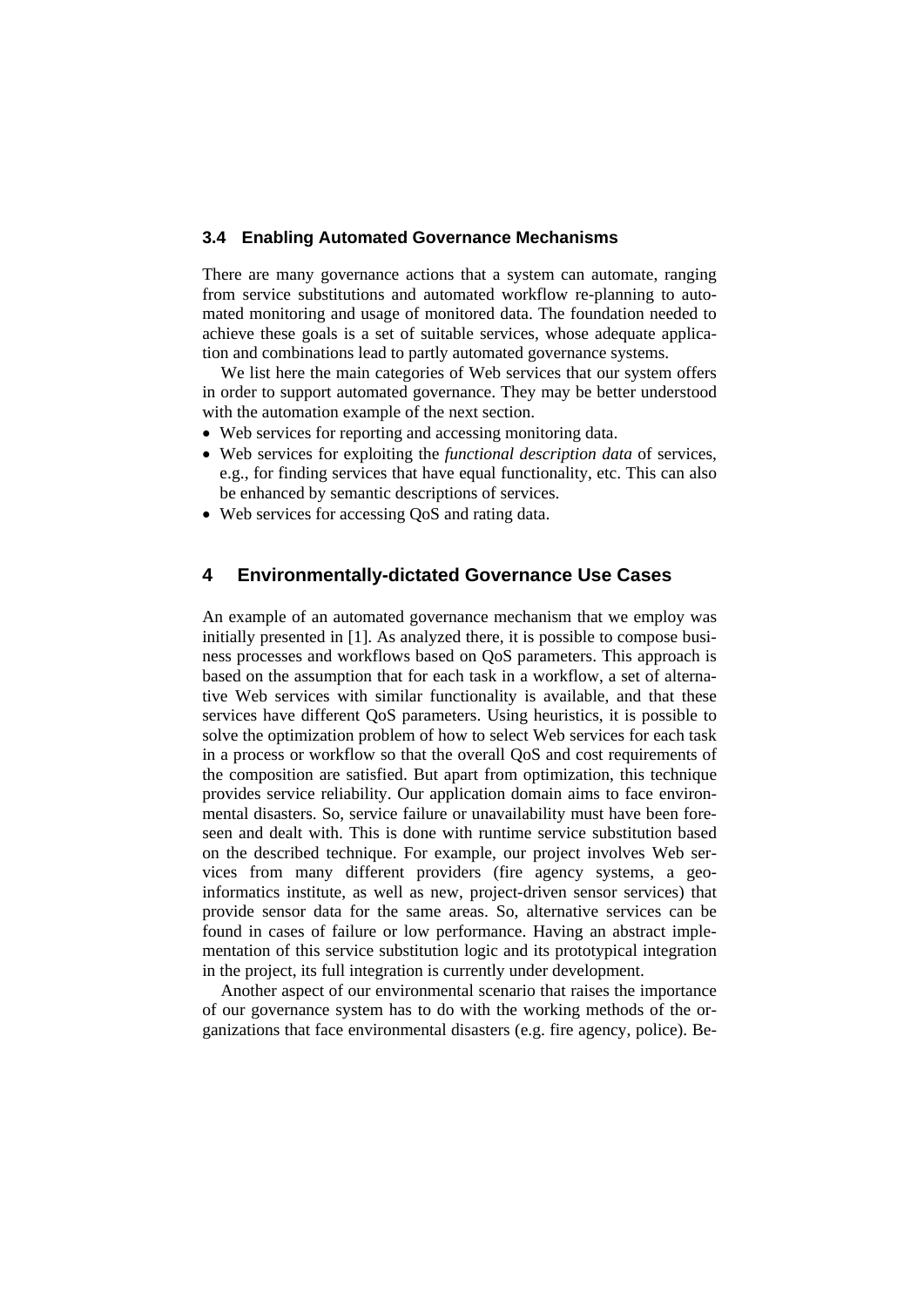cause of the huge extent and the vast number of documented tactics and policies of these organizations, a support system that provides best practices (in the context of the used technology) at any time is of great use. Same services can be used against same environmental problems, and services that proved inefficient can be banned. Furthermore, the role-mapping of our governance implementation, pictured compressed in Fig.3, is dictated directly by the needs of an environmental project. Among the project roles that have to be mapped to governance roles are users such as firemen, sensor network appointees etc.

# **5 Related Work**

Among environmental projects, past and present, many approaches can be found that are interesting in our project's general context, but to our best knowledge no such project follows a similar architectural approach. Thus, the comparison and the exchange of ideas could not answer the questions: why to apply an SOA, why SOA governance is needed, and what kind of SOA governance should be adopted.

Some interesting insights lie among the results of an environmental programme named PETIT-OSA. Such an outcome is the Italtel Softswitch System [4], which provides environmental monitoring services. It is built on top of an extensible platform where it is possible to add services (e.g., a fire simulator, a service providing real-time data for damages). Apart from the fact that it is mostly targeted to telecommunication services, it is *not* based on open standards, hiding the service governance aspect inside the architecture of its platform.

In any case, the main focus of our study at this point is the answer to another question, namely what is the best way to practically integrate SOA governance in a large and heterogeneous IT system. The state-of-the-art in this field is what most concerns our work. In the following, we summarize three approaches whose concepts have also appeared in our proposal. However, our contribution is not limited to merely offering a proposal for an extended SOA governance model, but lies also in the application of such a model to our environmental scenario, and finally, the presentation of a system which can be seen as the implementation of such a model.

The SOA governance lifecycle described in [7] offers a suitable foundation and ideas on building a more complete and system-supported SOA governance. We have enhanced this lifecycle model by defining service domains more concretely. The grouping of services in domains of various types is indeed necessary for governance. In [7], different types of structur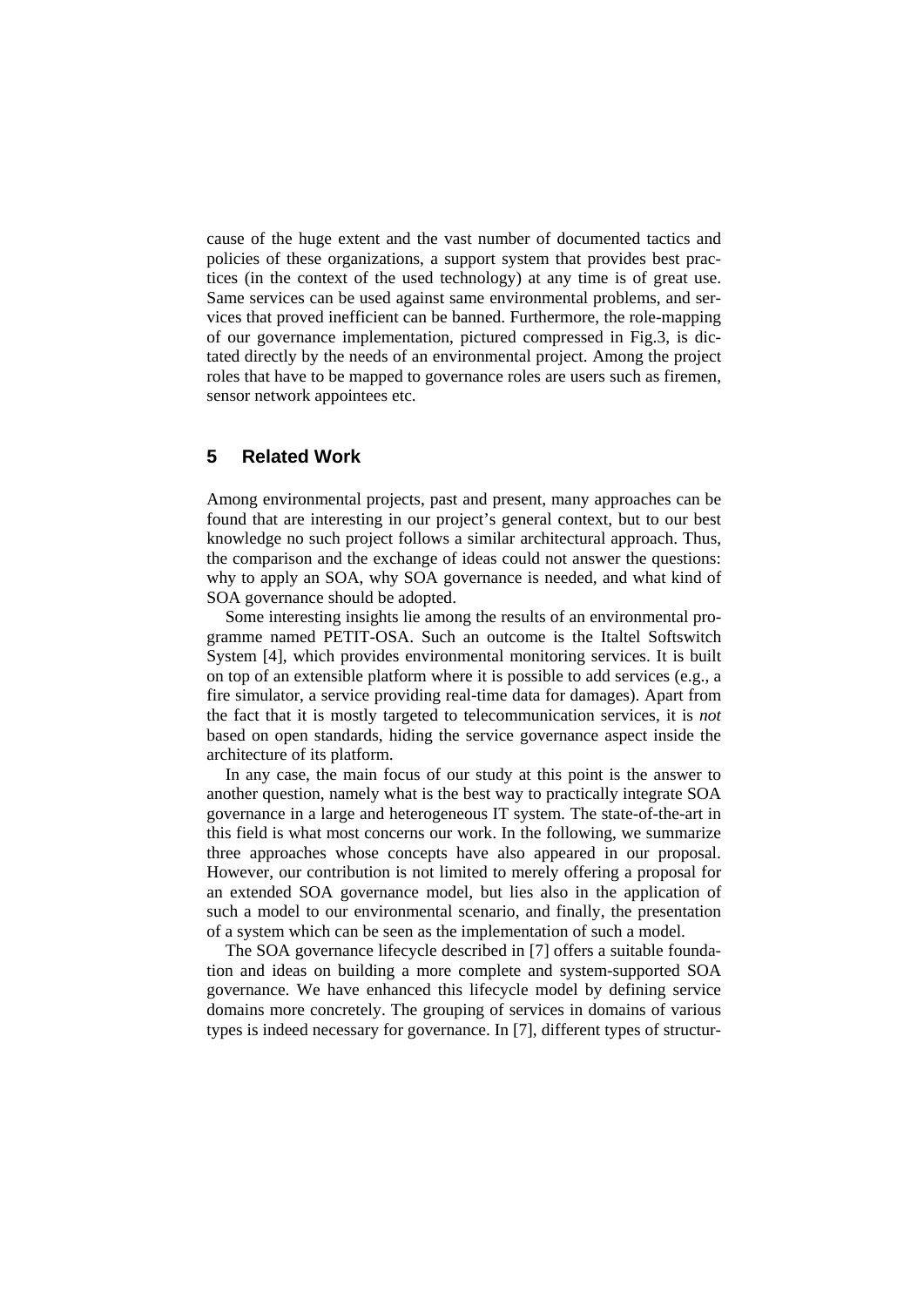ing criteria are proposed in order to define four domains (process, product, geographical, and functional) so that services are grouped within each domain and are more effectively and easily governed. The notion of service domains as part of our system has been discussed in Section 3.2.

Some kind of distinction between *governance as a holistic approach* and *governance as a supporting system* can be found in [2] and [10]. Furthermore, both publications highlight the importance of user roles with regard to the service life cycle [2] and the software development process [10]. As analyzed in Section 3.1, we built our own user role model which can be applied to our use case scenario. Thus, we incorporate user rights, authorization issues, and a mapping from project roles to governance system roles. Studies [2] and [10] include governance in the whole process of design and development management. While they present interesting approaches to SOA governance, the governance of the actual operation of an SOA-based IT landscape is only one minor part of them. In our work, we focus on the control and steering of an SOA during the actual operation of the IT system. Hence, we have separated governance of system design and development from governance during run-time, focusing on the latter.

# **6 Conclusions and Future Work**

Facing the governance needs of a service-oriented system for environmental and public security, we presented a system-supported SOA governance approach that focuses on the control and steering of an SOA during the actual operation of the IT system.

We described data models that we consider critical for successful SOA governance and for the achievement of our system's two main goals, namely the facilitation of manual governance and the enabling of automated governance. Handling of policies, best practices, and monitoring data, as well as automated service replanning are all aspects of great importance in our approach. Focusing on the above, the issue of SOA governance is developed beyond simple system supervision or management.

Subjects of future work are a possible integration of our governance services with existing security mechanisms, and the further automation of governance actions. To this end, we are investigating the exploitation of semantic service descriptions in order to automate and enhance the service substitution system. Furthermore, we are investigating distributed mechanisms, such as distributed exchange and discovery of services metadata, which could possibly better support our approach.